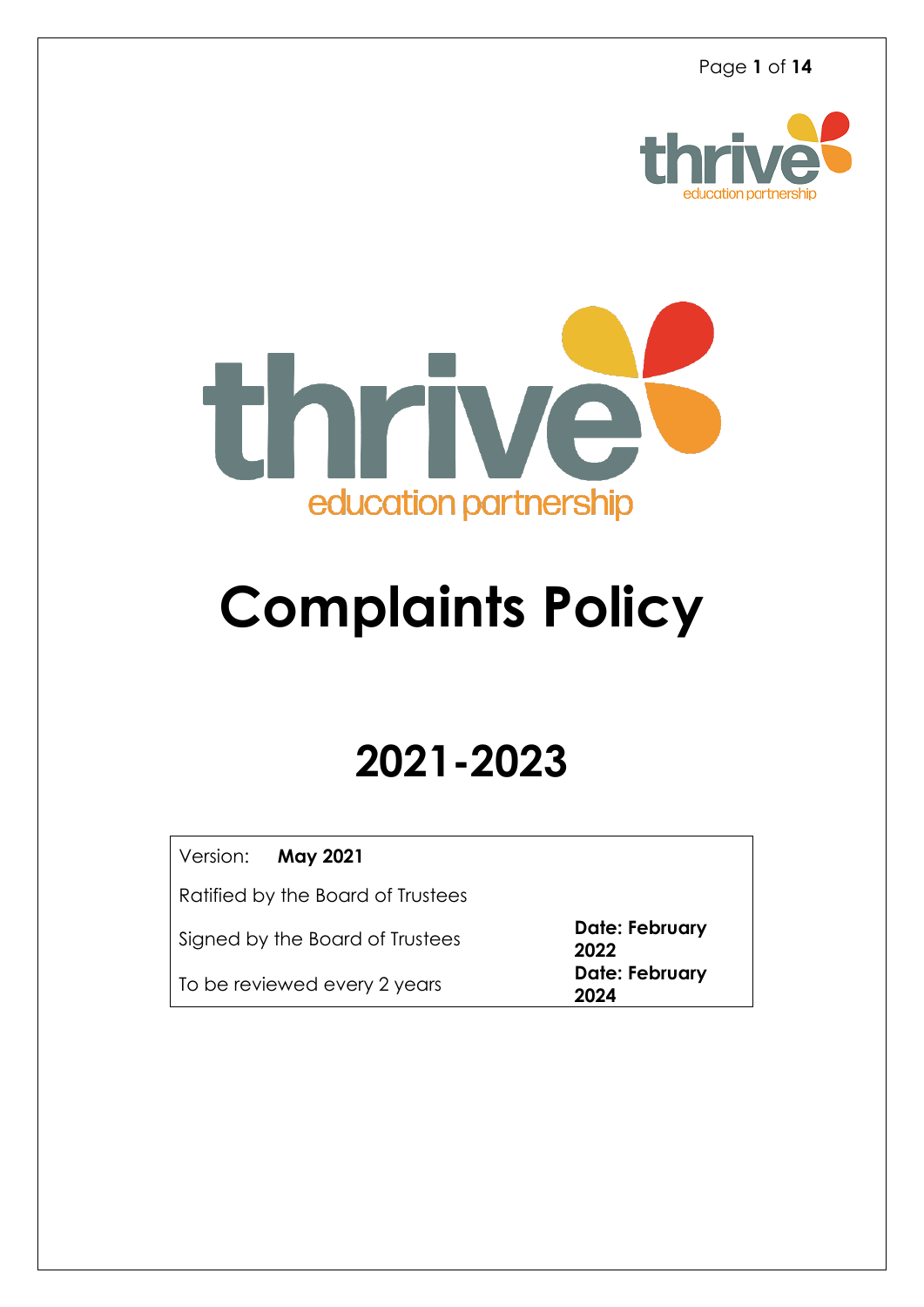# **Contents**

| 1.           |                                                                                |  |
|--------------|--------------------------------------------------------------------------------|--|
| 2.           |                                                                                |  |
| 3.           |                                                                                |  |
| 4.           |                                                                                |  |
| 5.           |                                                                                |  |
| 6.           |                                                                                |  |
|              | Policy for dealing with persistent or vexatious complaints / harassment in the |  |
| 1.           |                                                                                |  |
| 2.           |                                                                                |  |
| 3.           |                                                                                |  |
| 4.           | The Academy's expectations of parents/carers/members of the public?            |  |
| 5.           |                                                                                |  |
| 6.           | The Academy's actions in cases of persistent or vexatious complaints or        |  |
| $\sqrt{ }$ . |                                                                                |  |
| 8.           |                                                                                |  |
| 9.           |                                                                                |  |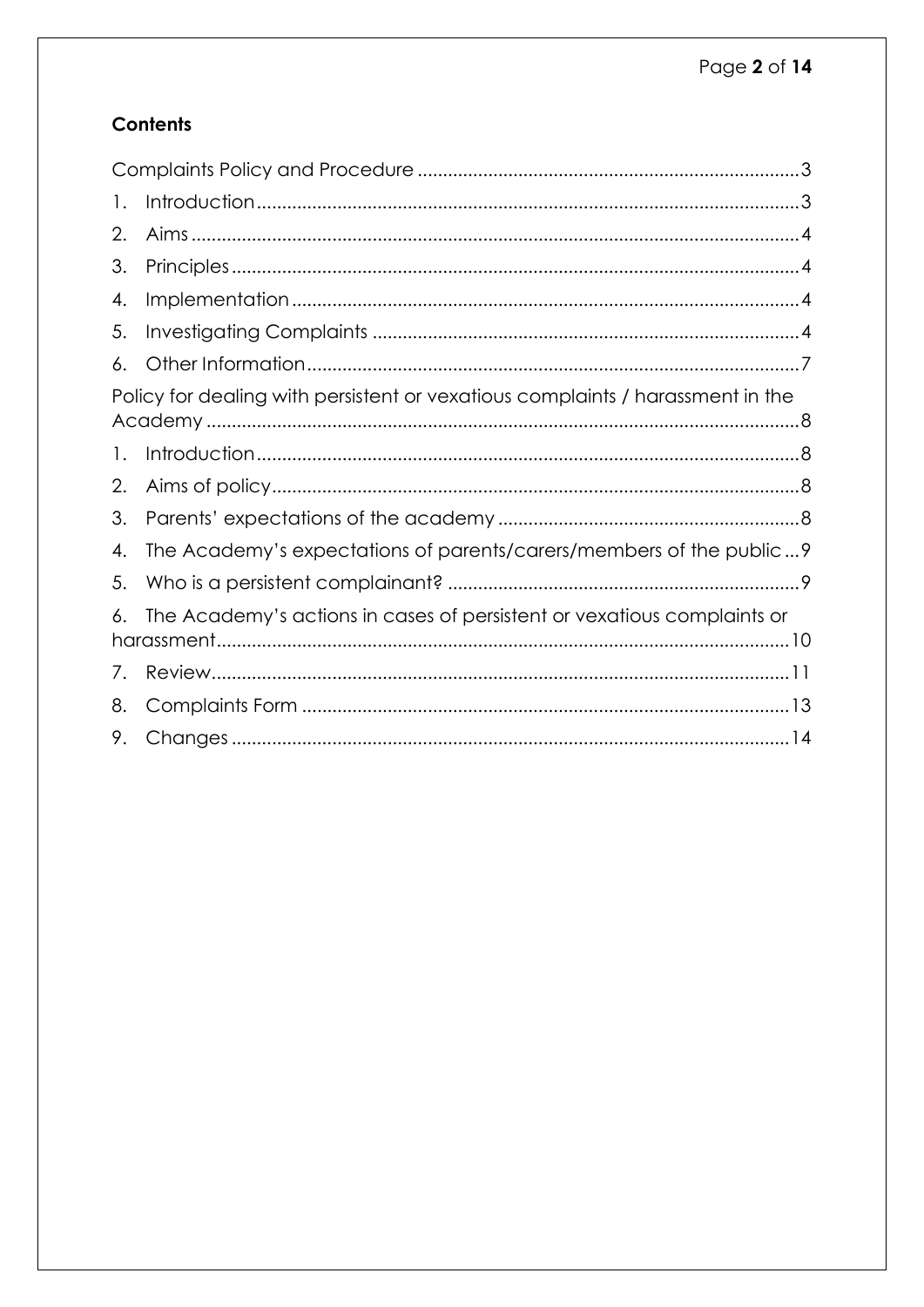# <span id="page-2-0"></span>**Complaints Policy and Procedure**

#### <span id="page-2-1"></span>**1. Introduction**

- 1.1. Academies are required to have complaints procedures meeting certain requirements by the Education (Independent Academy Standards) (England) Regulations 2014 and to make the procedure available to parents/carers of students and parents/carers of prospective students.
- 1.2. The board of Trust accepts that the actions of those individuals who work in the academy will and should be open to comment, question and, on occasions, criticism. The Academies takes complaints seriously and strives to deal with complaints swiftly and thoroughly. In a spirit of accountability the Academy will attempt to resolve general academy complaints through the most appropriate process and, where necessary, this may involve formal procedures.
- 1.3. This general academy complaints policy does not cover every type of complaint. The issues noted below have their own, separate procedures.
	- Content of a statutory statement of Special Educational Needs
	- Student exclusions
	- The National Curriculum and related matters, including Religious **Education**
	- Child Protection
	- Allegations Management (safeguarding concerns about staff that need to be referred to the Local Authority Designated Officer LADO)
	- Matters that are the responsibility of the Local Authority such as student admissions and home to academy transport

See 'Procedures for responding to Complaints, for information about where to direct complaints about these issues that are not within the scope of this Policy.

- 1.4. You must raise the complaint within three months of the incident or, where a series of associated incidents have occurred, within three months of the last of these incidents. We will consider complaints made outside of this time frame if exceptional circumstances apply.
- 1.5. We will consider complaints made outside of term time to have been received on the first school day after the holiday period.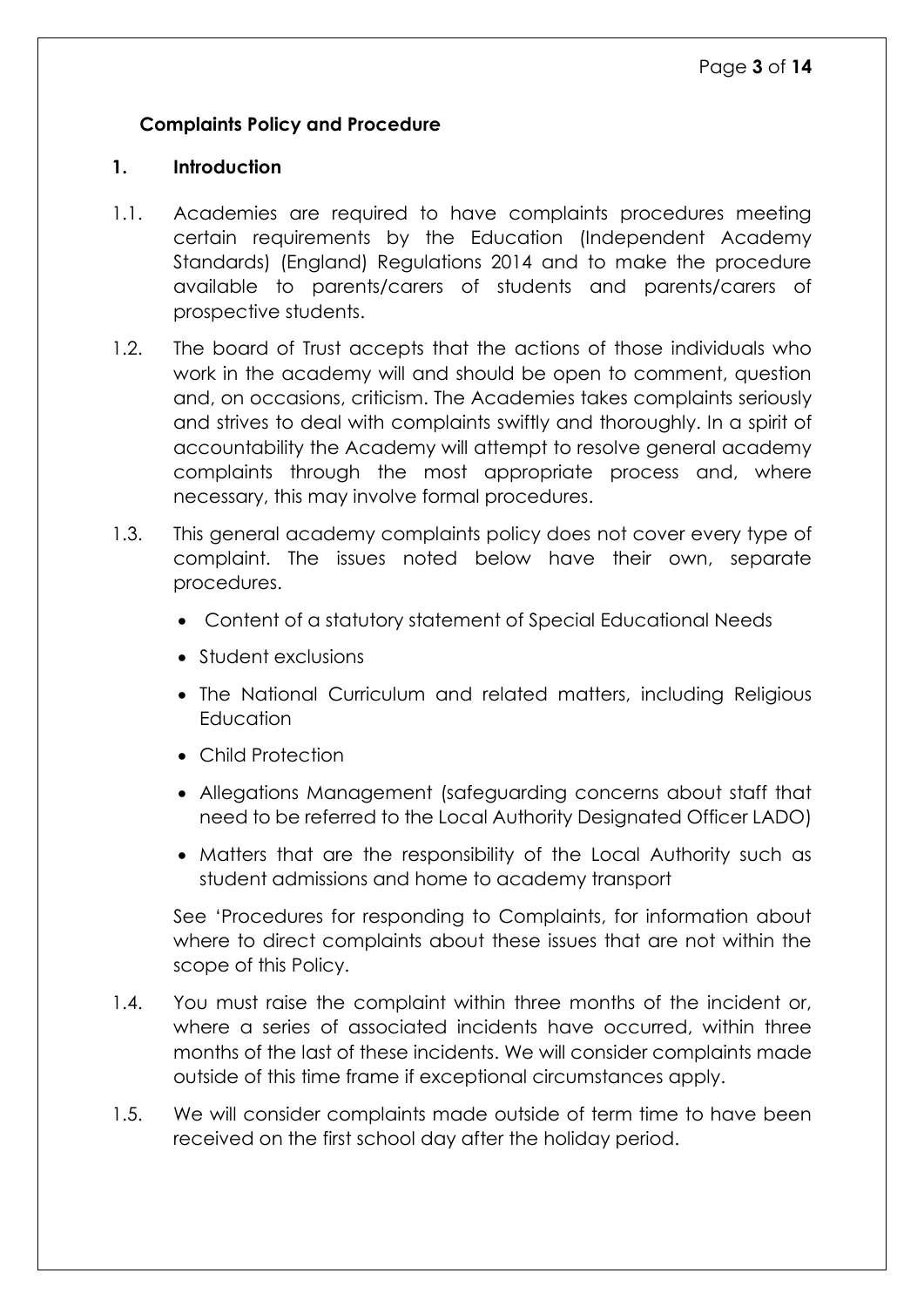#### <span id="page-3-0"></span>**2. Aims**

2.1. This Policy and the procedures for its implementation aim to clarify the way in which complaints are managed at the Academies. It aims to do so in a way which is clear and concise. The policy also seeks to promote a consistent and transparent approach to dealing with complaints.

#### <span id="page-3-1"></span>**3. Principles**

- 3.1. This policy is underpinned by the principles noted below:
	- Complaints will be considered and resolved as quickly and as efficiently as possible
	- Complaints will be dealt with by the member of staff best suited to deal with the matter
	- If the complaint is about an individual member of staff, they have a right to know the substance and source of any allegation made against them.
	- Complaints will be dealt with in line with any relevant national legislation and statutory obligations
	- Complaints will be dealt with having due regard for confidentiality and the security of any records made

## <span id="page-3-2"></span>**4. Implementation**

4.1. The Academies have a three-stage process for dealing with complaints. Further details of each stage together with roles and responsibilities of staff involved can be found within this document.

## <span id="page-3-3"></span>**5. Investigating Complaints**

- 5.1. At each stage, the person dealing with the complaint should ensure that they:
	- Establish what has happened so far, and who has been involved
	- Clarify the nature of the complaint and what remains unresolved
	- Meet with the complainant or contact them (if unsure or further information is necessary)
	- Clarify what the complainant feels would put things right
	- Interview those involved in the matter and/or those complained of, allowing them to be accompanied if they wish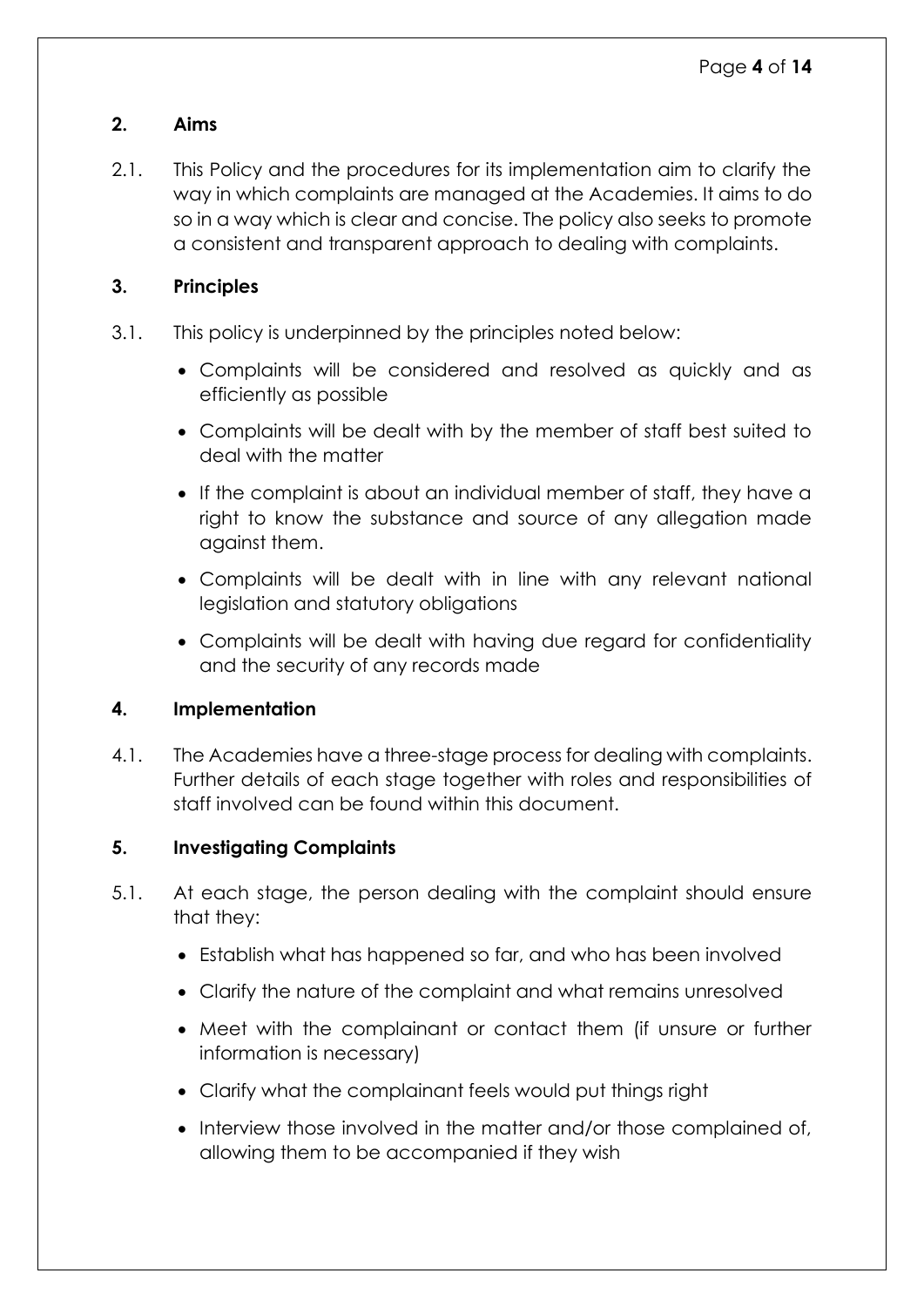- Conduct the interview with an open mind
- Advise that complainants have the right to bring representation with them to any meetings or panels
- 5.2. The Academy aims to resolve a complaint at the earliest possible opportunity via informal resolution by way of a discussion with the appropriate member of staff.
- 5.3. If the Complainant thinks that their complaint has not been resolved then they can take their complaint to Stage 2. Complaints should be submitted in writing within 10 academy days of the informal meeting. During this stage the Headteacher will deal with the complaint. The Headteacher will respond to the complaint in writing via a letter or an email within 10 academy days. If the complaint is against the Headteacher or SLT Stage 2 will be carried out by the CEO.
- 5.4. If the Complainant is still not satisfied, they should write to the CEO giving full details of the complaint and the reason why they remain dissatisfied with previous attempts to resolve the complaint. The request must be received within 10 academy days of the date the letter was received from the Headteacher.
- 5.5. The board of Trustees will convene a board of Trustees Body Complaints Panel within 15 academy days of the receipt of the letter.
- 5.6. One of the Trustees will be appointed as the Chair of the Complaints Panel. This will not necessarily be the Chair of Trustees
- 5.7. The Clerk to the board of Trustees will invite the Complainant to attend the Complaints Panel. The Complainant will be informed of the time, date and venue for the hearing. The clerk will collate and distribute any relevant information.
- 5.8. The Complaints Panel will include at least one member who is independent of the management and running of the academy and will not be made up solely of trust members. The Chair will appoint a suitably independent individual to fulfil the role.
- 5.9. The Chair will ensure that the Complainant is informed of the panel's decision, in writing, within 10 academy days of the panel hearing.
- 5.10. The panel hearing will be held in private and the academy aims to resolve the complaint, achieve reconciliation between the academy and the Complainant. All concerns are taken very seriously.
- 5.11. The Complaints Panel will aim to reach an outcome in respect of the complaint (i.e. upheld, partially upheld, not upheld, unable to substantiate). The panel will also decide and agree on any appropriate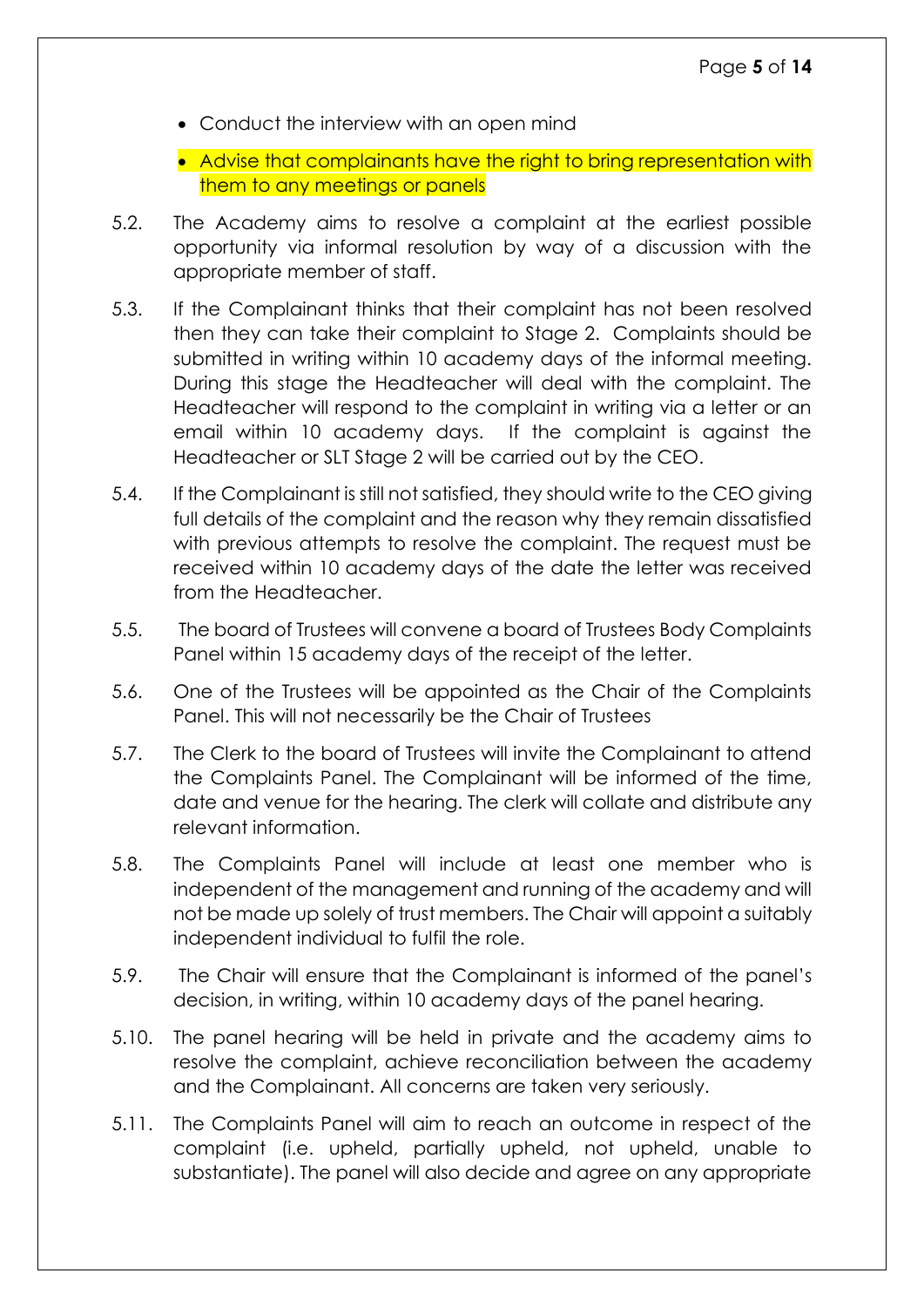action to be taken as a result of the complaint and make recommendations to change processes/procedures to ensure problems of a similar nature do not recur.

- 5.12. Any disciplinary outcome of any investigation into the conduct of a member of staff at the Academy is a confidential matter between the member of staff and the Senior Leadership/Trustees of the academy and will not be disclosed to the complainant.
- 5.13. The implementation and adherence to this complaint's procedure should reduce the number of complaints that become protracted or vexatious. If a complainant tries to reopen the same issue the Chair of the board of Trustees will write to the complainant explaining that the complaint has been through all stages of the procedure, is now exhausted and the matter is now closed.
- 5.14. The response to any anonymous complaints (verbal or written) will be coordinated by a Deputy Headteacher.
- 5.15. The academy will keep written records of all complaints and their outcomes.
- 5.16. The Trust Complaints Procedure is published on our website and is available as a hard copy by request.
- **5.17.** Should a complainant remain dissatisfied following a Stage 3 complaint they will be advised of their right to escalate their complaint to the following bodies:

#### **a)Department for Education**

- If a complainant feels that the academy has or is proposing to act unreasonably, or has failed to discharge a duty under certain legislation they can contact the Department for Education via the following link:
- [https://form.education.gov.uk/fillform.php?self=1&form\\_id=cCCNJ1](https://form.education.gov.uk/fillform.php?self=1&form_id=cCCNJ1xSfBE&type=form&ShowMsg=1&form_name=Contact%2Bthe%2BDepartment%2Bfor%2BEducation&noRegister=false&ret=%2Fmodule%2Fservices&noLoginPrompt=1) [xSfBE&type=form&ShowMsg=1&form\\_name=Contact+the+Departm](https://form.education.gov.uk/fillform.php?self=1&form_id=cCCNJ1xSfBE&type=form&ShowMsg=1&form_name=Contact%2Bthe%2BDepartment%2Bfor%2BEducation&noRegister=false&ret=%2Fmodule%2Fservices&noLoginPrompt=1) [ent+for+Education&noRegister=false&ret=%2Fmodule%2Fservices&n](https://form.education.gov.uk/fillform.php?self=1&form_id=cCCNJ1xSfBE&type=form&ShowMsg=1&form_name=Contact%2Bthe%2BDepartment%2Bfor%2BEducation&noRegister=false&ret=%2Fmodule%2Fservices&noLoginPrompt=1) [oLoginPrompt=1](https://form.education.gov.uk/fillform.php?self=1&form_id=cCCNJ1xSfBE&type=form&ShowMsg=1&form_name=Contact%2Bthe%2BDepartment%2Bfor%2BEducation&noRegister=false&ret=%2Fmodule%2Fservices&noLoginPrompt=1)

#### **b) Education Funding Agency (ESFA)**

 The ESFA can support Academies to achieve a compliant procedure but it is the responsibility of Academy Trusts to make sure that their complaints procedure is fully compliant. Their responsibility is to ensure Academies comply with their funding agreements.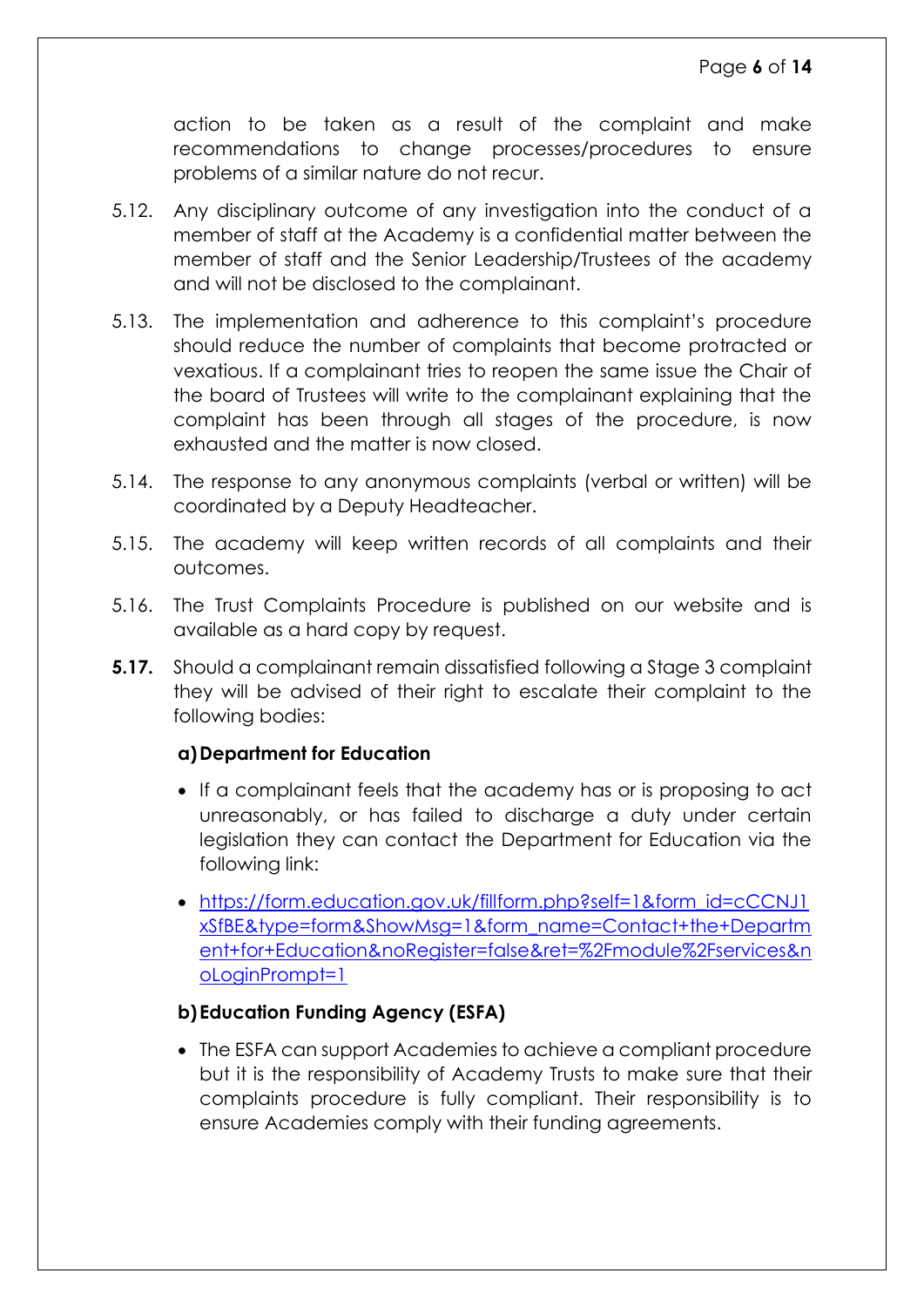- If a complaint comes to the ESFA they will check whether the complaint has been dealt with properly by the academy. They will consider complaints about Academies that fall into any of the following three areas:
	- **1.** Where there is undue delay, or the academy did not comply with its own complaints procedure when considering a complaint
	- **2.** Where the academy is in breach of its funding agreement with the Secretary of State
	- **3.** Where an academy has failed to comply with any other legal obligation, they will not overturn an academy's decision about a complaint. However, if they find an academy did not deal with a complaint properly, they will request the complaint is looked at again and procedures meet the requirements set out in the Regulations. If the academy's complaints procedure does not meet the regulations, they will ask the academy to put this right. They may seek to enforce the decision under the terms of the funding agreement on behalf of the Secretary of State, if appropriate.

#### <span id="page-6-0"></span>**6. Other Information**

- 6.1. The Academies and board of Trustees will:
	- deal with complaints from people who are not parents/carers of attending students in the same way by utilising the process outlined above
	- ensure the complainant is given reasonable notice of the panel hearing date, if the complaint does proceed to the Complaints Panel stage
	- consider if staff likely to be involved in handling a complaint are suitably equipped to do so
	- provide complainants with written responses where appropriate and if requested
	- clearly signpost parents/carers that are not satisfied about the handling of their complaint to the ESFA via the academy's complaints form on the ESFA website
	- not tolerate abusive language or behaviour at any time, and reserve the right to postpone the process should it feel that the welfare of staff, students and / or governors is at significant risk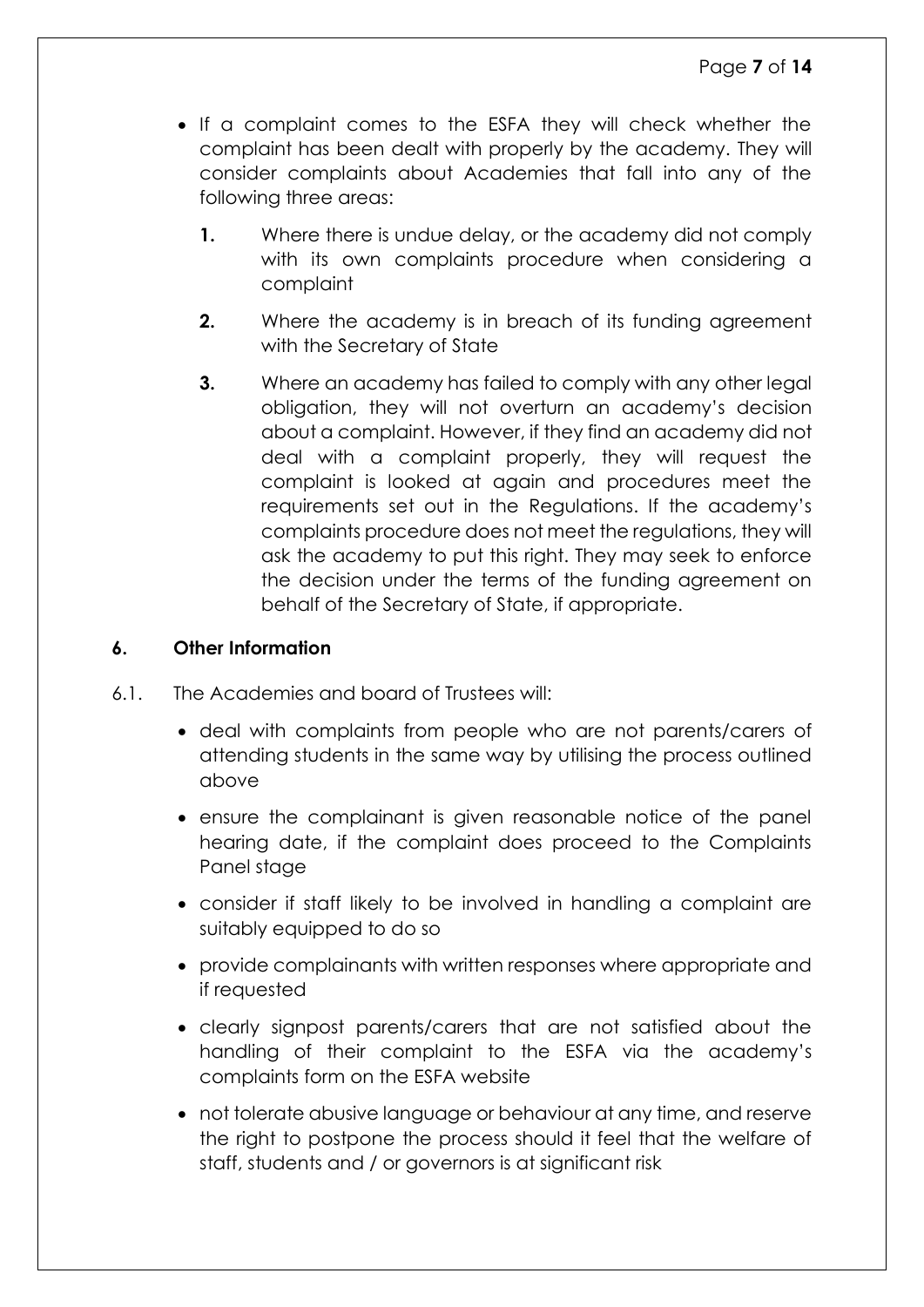#### <span id="page-7-0"></span>**Policy for dealing with persistent or vexatious complaints / harassment in the Academy**

#### <span id="page-7-1"></span>**1. Introduction**

- 1.1. The Headteacher and staff deal with specific complaints as part of their day-to-day management of the academy in accordance with the **Academy's Complaints Procedure**. The majority of complaints are handled in an informal manner and are resolved quickly, sensitively and to the satisfaction of the complainant.
- 1.2. However, there are occasions when complainants behave in an unreasonable manner when raising and/or pursuing concerns. In these circumstances the school may take action in accordance with this policy.

#### <span id="page-7-2"></span>**2. Aims of policy**

- 2.1. The aims of this policy are to:
	- Uphold the standards of courtesy and reasonableness that should characterise all communication between the academy and persons who wish to express a concern or pursue a complaint
	- Support the well-being of students, staff and everyone else who has legitimate interest in the work of the academy, including governors and parents
	- Deal fairly, honestly and properly with those who make persistent or vexatious complaints and those who harass members of staff in the academy while ensuring that other stakeholders suffer no detriment.

#### <span id="page-7-3"></span>**3. Parents' expectations of the academy**

- 3.1. Parents/carers/members of the public who raise either informal or formal issues or complaints with the academy can expect the academy to:
	- Inform parents of the complaint's procedure
	- Inform parents of the Policy for Dealing with Persistent or Vexatious Complaints and/or Harassment in Academies
	- Respond within a reasonable time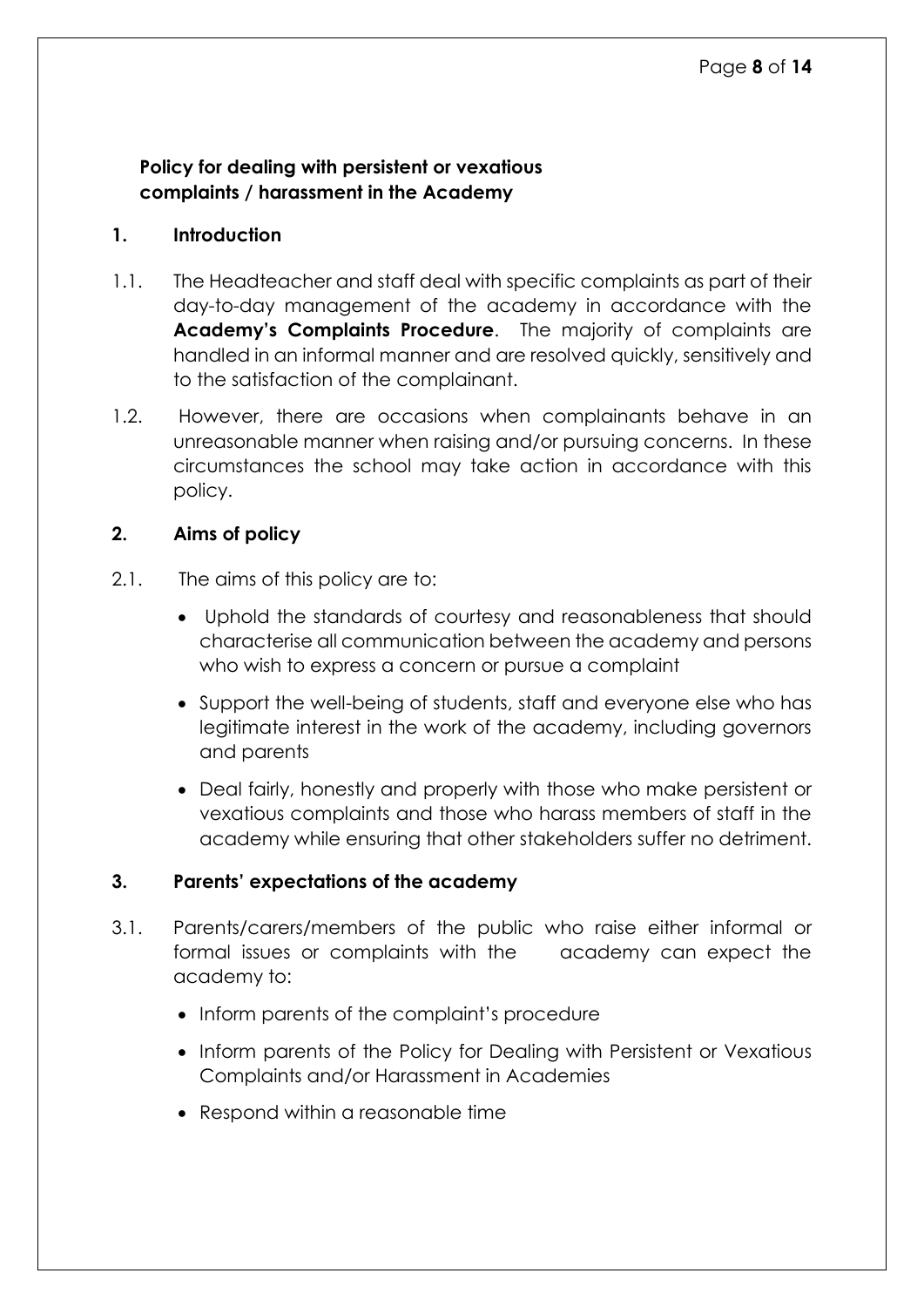- Be available for consultation within reasonable time limits bearing in mind the needs of the pupils/students within the academy and the nature of the complaint
- Respond with courtesy and respect
- Attempt to resolve problems using reasonable means in line with the Academy's Complaints Procedure, other policies and practice keep complainants informed of progress towards a resolution of the issues raised

#### <span id="page-8-0"></span>**4. The Academy's expectations of parents/carers/members of the public**

- 4.1. The academy will expect parents/carers/members of the public who wish to raise problems with the academy to:
	- Treat all academy staff with courtesy and respect
	- Respect the needs and well-being of pupils and staff in the academy
	- Avoid any use, or threatened use, of violence to people or property
	- Avoid any aggression or verbal abuse
	- Recognise the time constraints under which members of staff in schools/academies work and allow the academy a reasonable time to respond
- 4.2. If the above are not adhered to the academy may refuse to investigate until the above behaviour is evident

#### <span id="page-8-1"></span>**5. Who is a persistent complainant?**

- 5.1. For the purpose of this policy, a persistent complainant is a parent/carer or member of the public who complains about issues, either formally or informally, or frequently raises issues that the complainant considers to be within the remit of the academy and whose behaviour is unreasonable. Such behaviour may be characterised by:
	- Actions which are obsessive, persistent, harassing, prolific, repetitious
	- Prolific correspondence or excessive e-mail or telephone contact about a concern or complaint
	- An insistence upon pursuing unsubstantial complaints and/or unrealistic or unreasonable outcomes
	- Insistence upon pursuing complaints in an unreasonable manner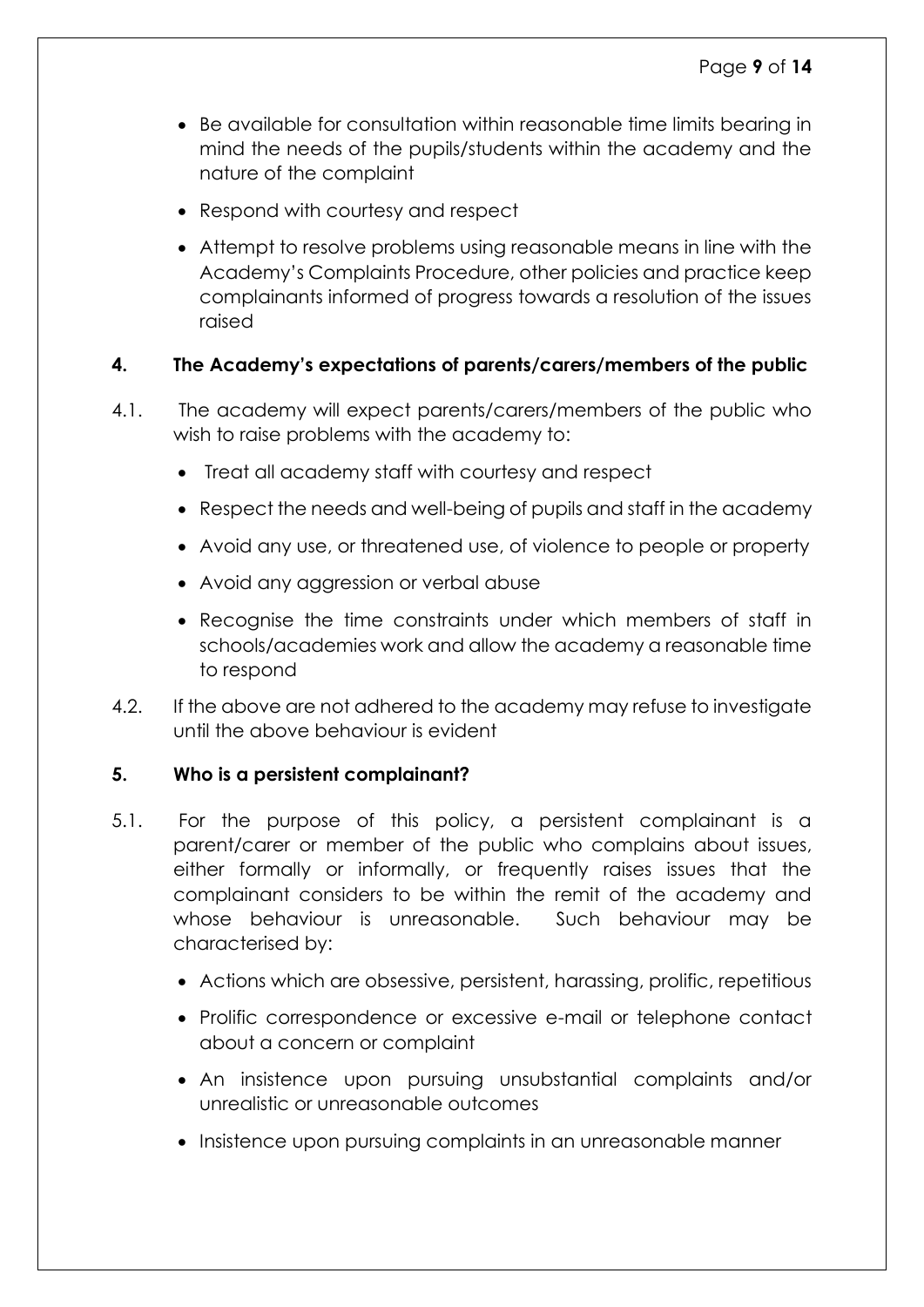- Insistence upon repeatedly pursuing a complaint when the outcome is not satisfactory to the complainant but cannot be changed, for example, if the desired outcome is beyond the remit of the academy because it is unlawful.
- 5.2. For the purpose of this policy, harassment is the unreasonable pursuit of such actions as above in such a way that they:
	- Appear to be targeted over a significant period of time on one or more members of academy staff and/or
	- cause ongoing distress to individual member(s) of academy staff and/or
	- have a significant adverse effect on the whole/parts of the academy community and/or
	- are pursued in a manner which can be perceived as intimidating and oppressive by the recipient. This could include situations where persistent demands and criticisms, whilst not particularly taxing or serious when viewed in isolation, have a cumulative effect over time of undermining confidence, well-being and health.

#### <span id="page-9-0"></span>**6. The Academy's actions in cases of persistent or vexatious complaints**

#### **or harassment**

- 6.1. In the first instance the academy will verbally inform the complainant that his/her behaviour is considered to be unreasonable/unacceptable and, if it is not modified, action may be taken in accordance with this policy. This will be confirmed in writing.
- 6.2. If the behaviour is not modified the academy will take some or all of the following actions as necessary, having regard to the nature of the complainant's behaviour and the effect of this on the academy community:
	- Inform the complainant in writing that his/her behaviour is now considered by the academy to be unreasonable/unacceptable and, therefore, to fall under the terms of this policy
	- Inform the complainant that all meetings with a member of staff will be conducted with a second person present and that notes of meetings may be taken in the interests of all parties
	- Inform the complainant that, except in emergencies, all routine communication with the complainant to the academy should be by letter only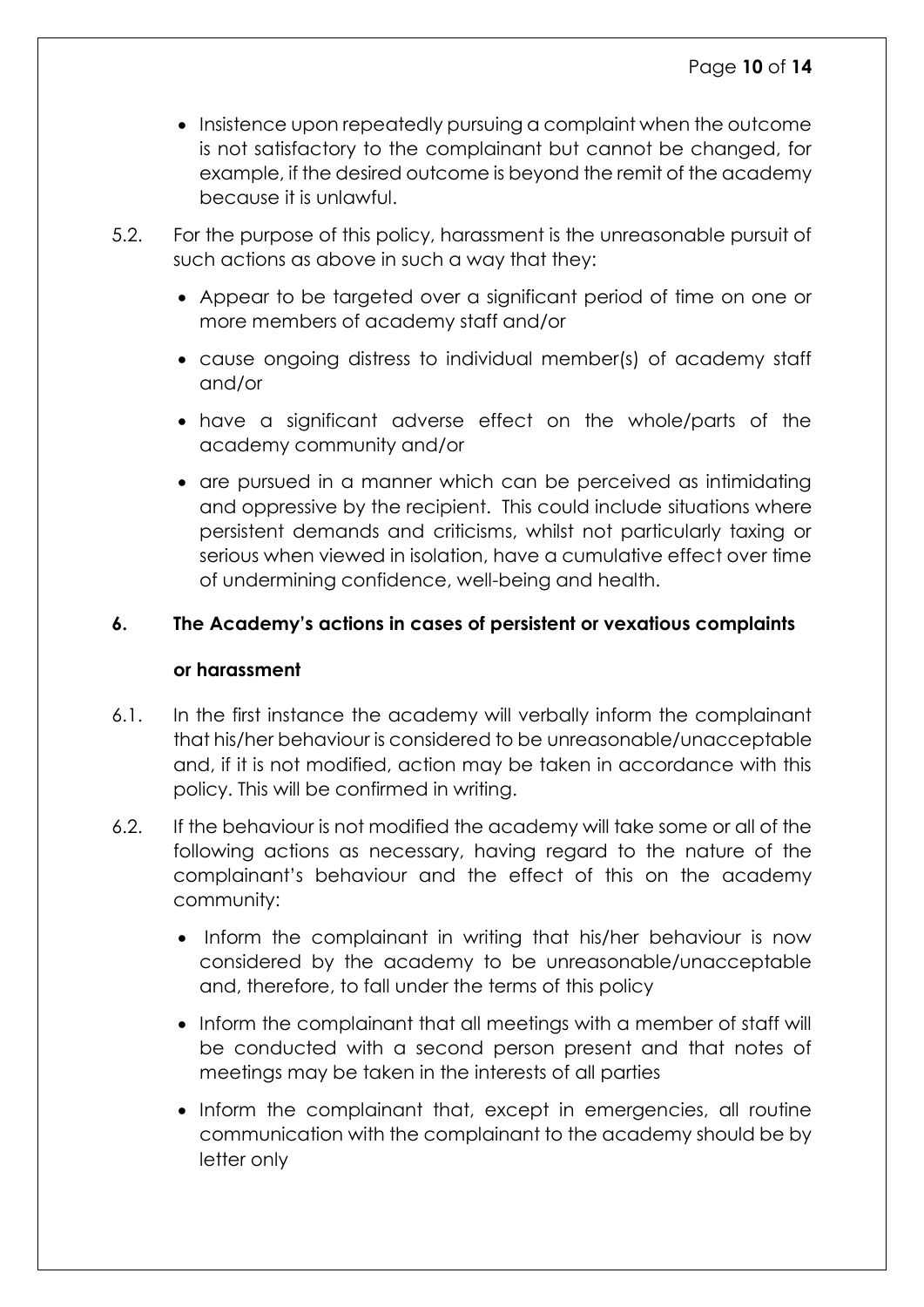- In the case of physical or verbal aggression, refer to joint Local Authority-Police Guidance for Schools/Academies, "Dealing with Abuse, Threats and Violence Towards School Staff", and consider warning the complainant about being banned from the academy site; or proceed straight to a temporary ban.
- Consider taking advice on pursuing a case under Anti-Harassment legislation
- Reporting violent and threatening behaviour or behaviour which harasses any member of staff or shows discrimination to any member of staff to the police.
- 6.3. If a complainant's persistent complaining/harassing behaviour is modified and is then resumed at a later date, within a reasonable period of time, the academy may resume the process identified above at an appropriate level.

#### <span id="page-10-0"></span>**7. Review**

7.1. The School will review as appropriate, and at a minimum once every two years, any sanctions applied in the context of this policy.

| <b>Complaint</b><br>relates to                                          | <b>Stage</b><br>1:<br><b>Informal</b>        | Stage 2:<br><b>Headteacher</b><br>/ Chair                                                                                                                                           | <b>Stage 3: Panel</b>                                                                                                                                                                                                                                                   |
|-------------------------------------------------------------------------|----------------------------------------------|-------------------------------------------------------------------------------------------------------------------------------------------------------------------------------------|-------------------------------------------------------------------------------------------------------------------------------------------------------------------------------------------------------------------------------------------------------------------------|
| Pupils, parents<br>or staff (other<br>the<br>than<br><b>Headteacher</b> | The<br>appropria<br>te<br>member<br>of staff | <b>The</b><br><b>Headteacher</b>                                                                                                                                                    | <b>CEO</b>                                                                                                                                                                                                                                                              |
| <b>The</b><br>Headteacher                                               | <b>CEO</b>                                   | Panel<br>appointed by<br>the board of<br>Trustees. Panel<br>to include a<br>Trustee and one<br>member<br>independent<br>from the running<br>and<br>management<br>of the<br>Academy. | Department for Education<br>If a complainant feels<br>that the academy has or<br>is proposing to act<br>unreasonably, or has<br>failed to discharge a duty<br>under certain legislation<br>then can contact the<br>Department of<br>Education Funding<br>Agency or ESFA |

#### **7.2. Complaints procedure: management of stages**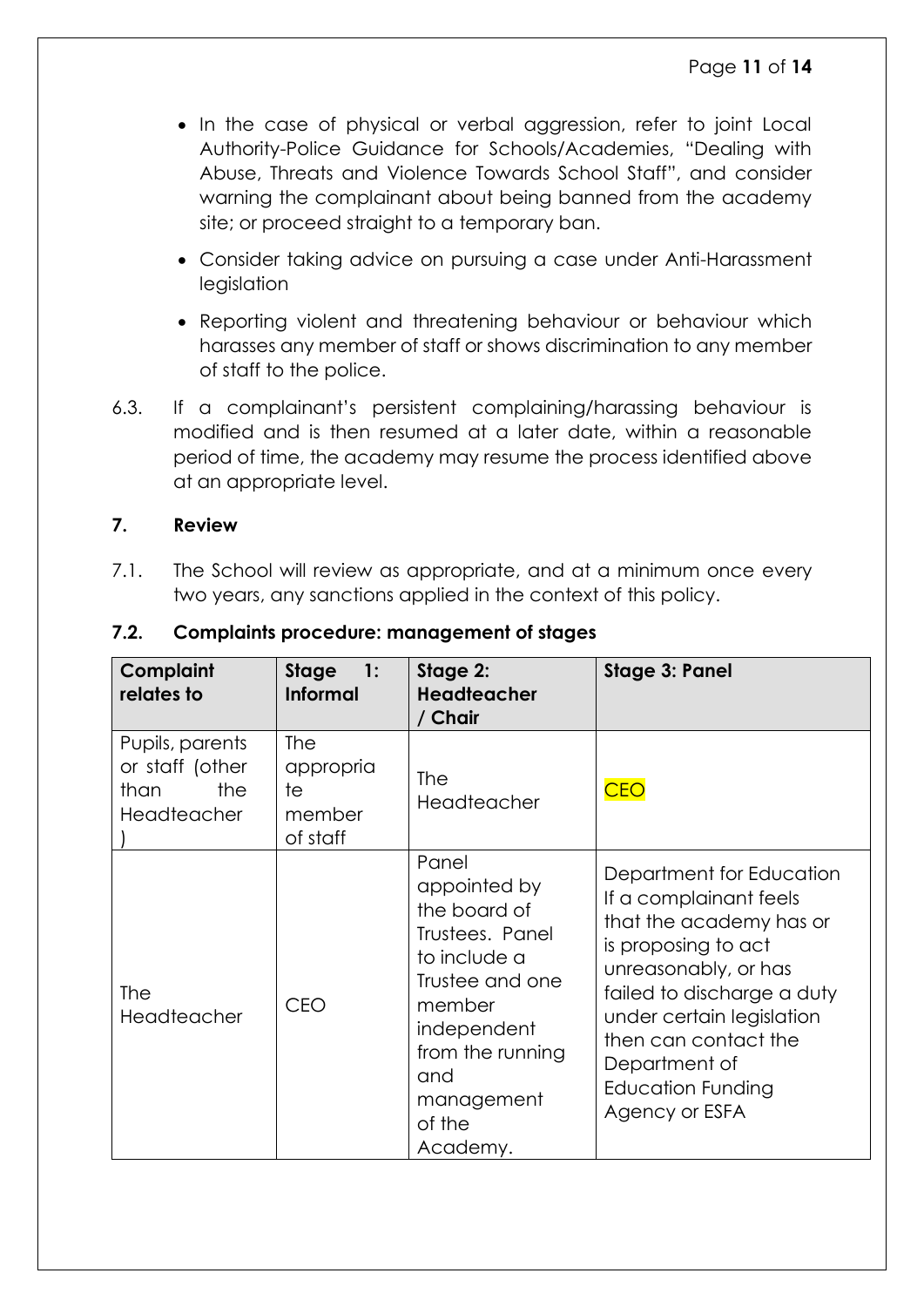# Page **12** of **14**

| Complaint<br>relates to                                                                                         | <b>Stage</b><br>1:<br><b>Informal</b> | Stage 2:<br><b>Headteacher</b><br>/ Chair                                                                                                                                           | <b>Stage 3: Panel</b>                                                                                                                                                                                                                                                       |
|-----------------------------------------------------------------------------------------------------------------|---------------------------------------|-------------------------------------------------------------------------------------------------------------------------------------------------------------------------------------|-----------------------------------------------------------------------------------------------------------------------------------------------------------------------------------------------------------------------------------------------------------------------------|
| A Governor or<br>Governors<br>(other<br>than<br>the Chair of<br>Governors)                                      | <b>CEO</b>                            | Panel<br>appointed by<br>the board of<br>Trustees. Panel<br>to include a<br>Trustee and one<br>member<br>independent<br>from the running<br>and<br>management<br>of the<br>Academy. | Department for Education<br>If a complainant feels<br>that the academy has or<br>is proposing to act<br>unreasonably, or has<br>failed to discharge a duty<br>under certain legislation<br>then can contact the<br>Department<br><b>Education Funding</b><br>Agency or ESFA |
| The Chair of<br>Governors (or<br>group<br>Οf<br>a<br>Governors<br>including<br>the<br>Chair<br>of<br>Governors) | <b>CEO</b>                            | Panel<br>appointed by<br>the board of<br>Trustees. Panel<br>to include a<br>Trustee and one<br>member<br>independent<br>from the running<br>and<br>management<br>of the<br>Academy. | Department for Education<br>If a complainant feels<br>that the academy has or<br>is proposing to act<br>unreasonably, or has<br>failed to discharge a duty<br>under certain legislation<br>then can contact the<br>Department<br><b>Education Funding</b><br>Agency or ESFA |
| <b>The</b><br>whole<br>of<br>body<br>Governors                                                                  | <b>CEO</b>                            | Panel<br>appointed by<br>the board of<br>Trustees. Panel<br>to include a<br>Trustee and one<br>member<br>independent<br>from the running<br>and<br>management<br>of the<br>Academy. | Department for Education<br>If a complainant feels<br>that the academy has or<br>is proposing to act<br>unreasonably, or has<br>failed to discharge a duty<br>under certain legislation<br>then can contact the<br>Department<br><b>Education Funding</b><br>Agency or ESFA |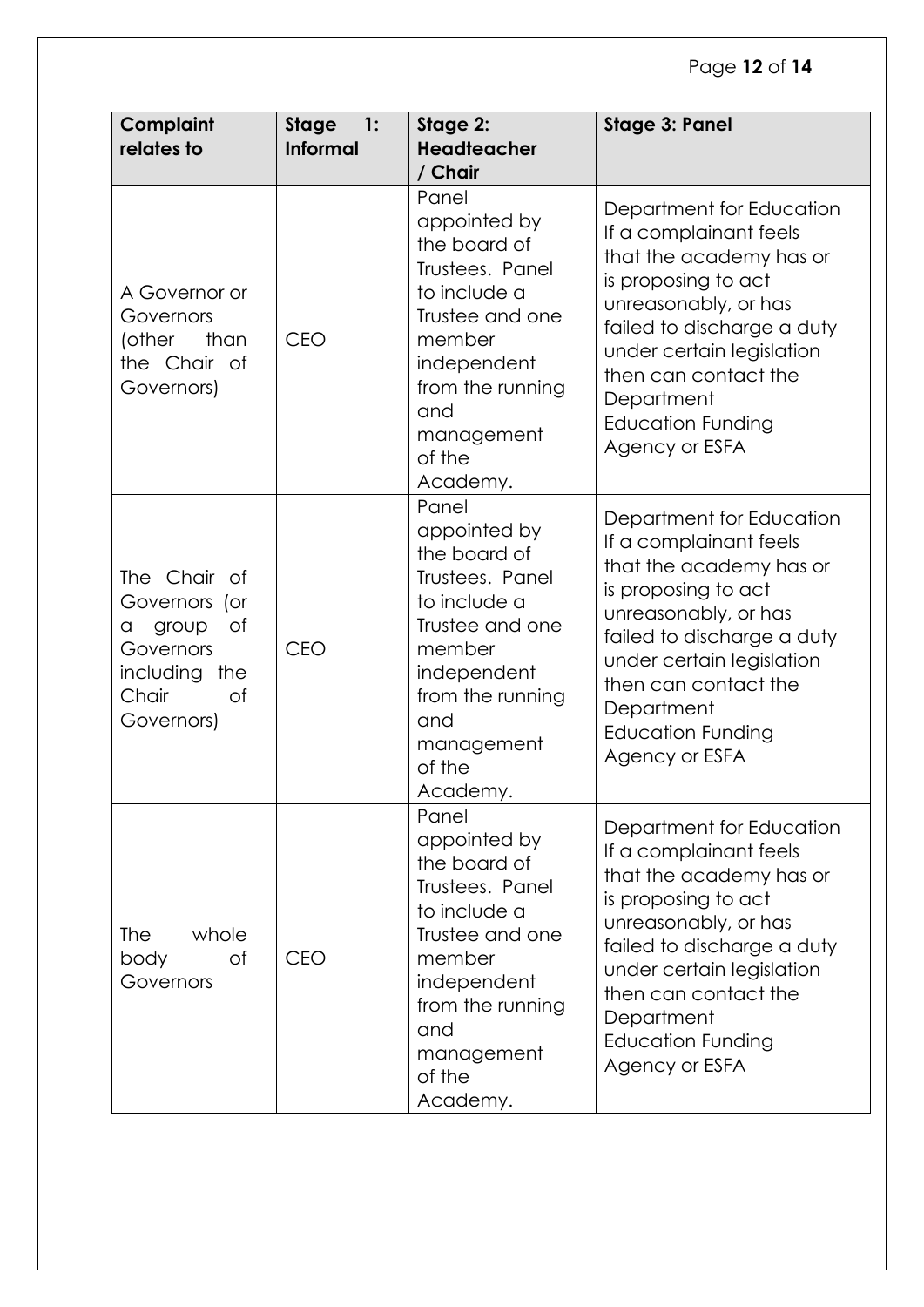#### <span id="page-12-0"></span>**8. Complaints Form**

**8.1. Please complete and return to the academy who will acknowledge receipt and explain what action will be taken.** (NB It is not necessary to use this form and complaints can be made without using this format.)

| Your                                                                                                                                 |  |  |
|--------------------------------------------------------------------------------------------------------------------------------------|--|--|
| name                                                                                                                                 |  |  |
| Student's                                                                                                                            |  |  |
| name                                                                                                                                 |  |  |
| Your relationship                                                                                                                    |  |  |
| to the student                                                                                                                       |  |  |
| <b>Address</b>                                                                                                                       |  |  |
| <b>Postcode</b>                                                                                                                      |  |  |
| <b>Daytime</b>                                                                                                                       |  |  |
| <b>Evening</b>                                                                                                                       |  |  |
| <b>Mobile</b>                                                                                                                        |  |  |
| Please give details of your complaint                                                                                                |  |  |
| What action, if any, have you already taken to try and resolve your<br>complaint. (Who did you speak to, and what was the response?) |  |  |
| What actions do you feel may resolve the problem at this stage?                                                                      |  |  |
| Are you attaching any paperwork? If yes, please give details                                                                         |  |  |

| Signature |  |
|-----------|--|
| Date      |  |

| <b>Official Use</b>          |  |
|------------------------------|--|
| Date acknowledgement sent    |  |
| By whom                      |  |
| <b>Complaint referred to</b> |  |
| <b>Date</b>                  |  |